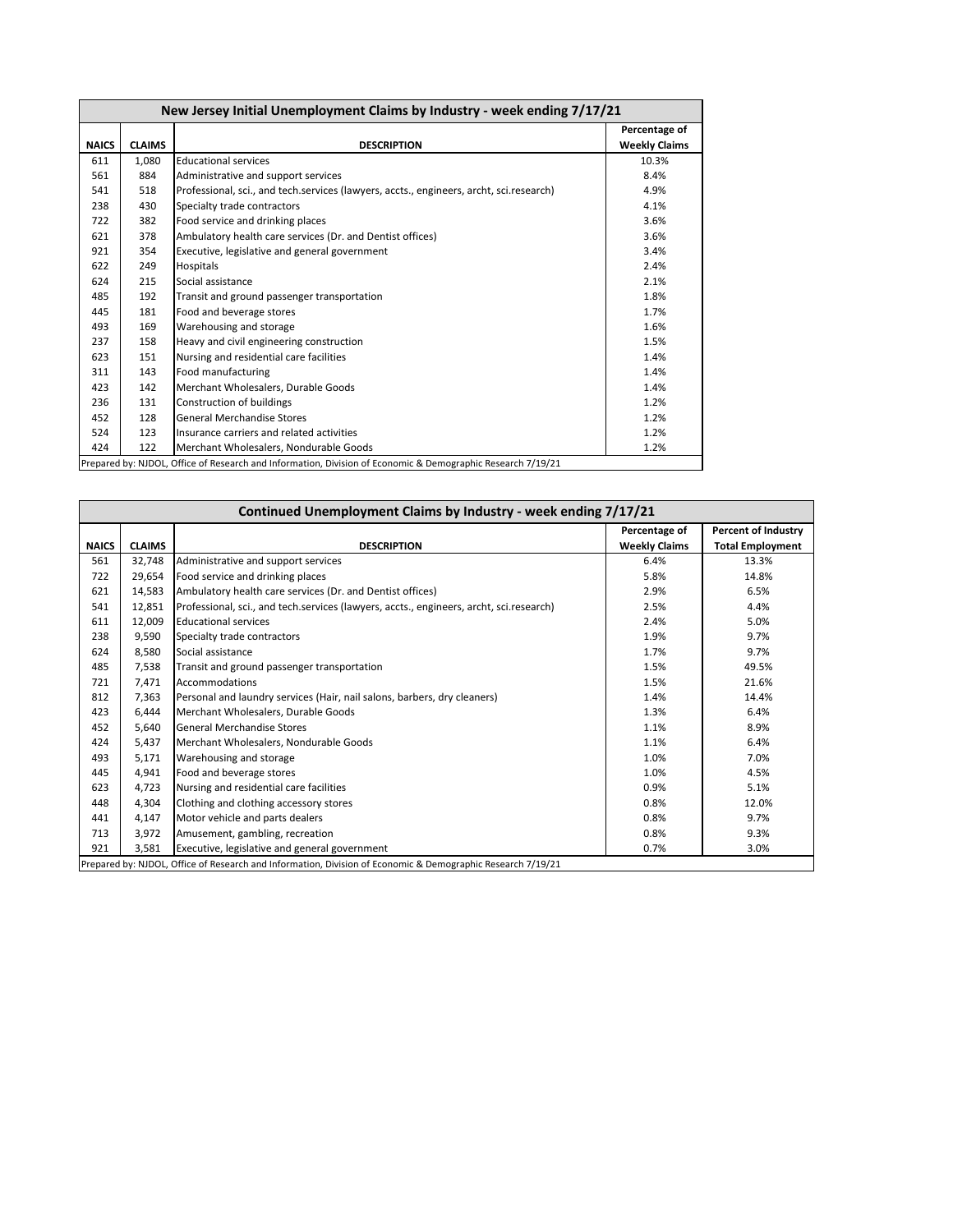| <b>Claimants by Company Size Class 3Q2020</b>                                                                  |                                     |                   |                         |            |  |  |  |
|----------------------------------------------------------------------------------------------------------------|-------------------------------------|-------------------|-------------------------|------------|--|--|--|
|                                                                                                                | <b>Initials Week Ending 7/17/21</b> | Continued 7/17/21 |                         |            |  |  |  |
| <b>Size Class</b>                                                                                              | <b>Initial Claims</b>               | % of Total        | <b>Continued Claims</b> | % of Total |  |  |  |
| 5 or less                                                                                                      | 757                                 | 7.22%             | 44,888                  | 8.80%      |  |  |  |
| 6 to 10                                                                                                        | 407                                 | 3.88%             | 18,007                  | 3.53%      |  |  |  |
| 11 to 25                                                                                                       | 699                                 | 6.67%             | 30,797                  | 6.03%      |  |  |  |
| 26 to 50                                                                                                       | 680                                 | 6.49%             | 23,528                  | 4.61%      |  |  |  |
| 51 to 100                                                                                                      | 767                                 | 7.32%             | 24,167                  | 4.74%      |  |  |  |
| 101 to 500                                                                                                     | 2,106                               | 20.09%            | 56,132                  | 11.00%     |  |  |  |
| <b>Over 500</b>                                                                                                | 2,653                               | 25.31%            | 61,580                  | 12.07%     |  |  |  |
| Unknown                                                                                                        | 2,413                               | 23.02%            | 251,257                 | 49.23%     |  |  |  |
| Prepared by: NJDOL, Office of Research and Information, Division of Economic & Demographic Research<br>7/19/21 |                                     |                   |                         |            |  |  |  |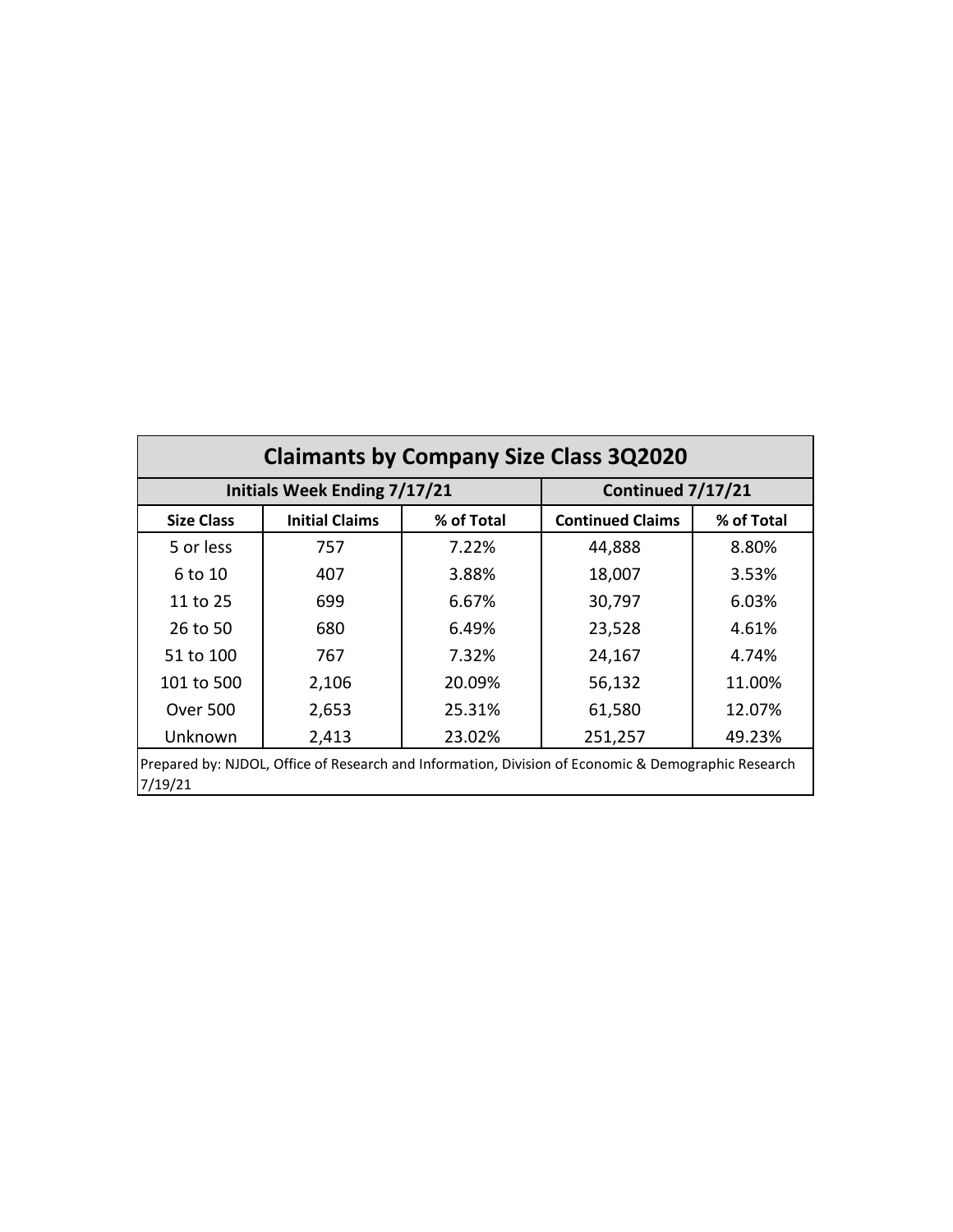| N. J. Initial Unemployment Claims by County                                                               | week ending 7/17/2021 |                         |  | N. J. UI Continued Claimants by County<br>week ending 7/17/21                                             |                  |                         |  |
|-----------------------------------------------------------------------------------------------------------|-----------------------|-------------------------|--|-----------------------------------------------------------------------------------------------------------|------------------|-------------------------|--|
| <b>County of Residence</b>                                                                                | <b>Claims</b>         | <b>Percent of Total</b> |  | <b>County of Residence</b>                                                                                | <b>Claimants</b> | <b>Percent of Total</b> |  |
| Atlantic                                                                                                  | 355                   | 3.4%                    |  | Atlantic                                                                                                  | 20,572           | 4.0%                    |  |
| Bergen                                                                                                    | 884                   | 8.4%                    |  | Bergen                                                                                                    | 48,410           | 9.5%                    |  |
| Burlington                                                                                                | 492                   | 4.7%                    |  | Burlington                                                                                                | 20,163           | 4.0%                    |  |
| Camden                                                                                                    | 634                   | 6.0%                    |  | Camden                                                                                                    | 30,532           | 6.0%                    |  |
| Cape May                                                                                                  | 113                   | 1.1%                    |  | Cape May                                                                                                  | 4,657            | 0.9%                    |  |
| Cumberland                                                                                                | 257                   | 2.5%                    |  | Cumberland                                                                                                | 8,618            | 1.7%                    |  |
| Essex                                                                                                     | 917                   | 8.7%                    |  | Essex                                                                                                     | 52,227           | 10.2%                   |  |
| Gloucester                                                                                                | 369                   | 3.5%                    |  | Gloucester                                                                                                | 13,969           | 2.7%                    |  |
| Hudson                                                                                                    | 584                   | 5.6%                    |  | Hudson                                                                                                    | 40,401           | 7.9%                    |  |
| Hunterdon                                                                                                 | 114                   | 1.1%                    |  | Hunterdon                                                                                                 | 3,954            | 0.8%                    |  |
| Mercer                                                                                                    | 422                   | 4.0%                    |  | Mercer                                                                                                    | 17,291           | 3.4%                    |  |
| Middlesex                                                                                                 | 828                   | 7.9%                    |  | Middlesex                                                                                                 | 44,298           | 8.7%                    |  |
| Monmouth                                                                                                  | 671                   | 6.4%                    |  | Monmouth                                                                                                  | 30,581           | 6.0%                    |  |
| <b>Morris</b>                                                                                             | 461                   | 4.4%                    |  | <b>Morris</b>                                                                                             | 19,466           | 3.8%                    |  |
| Ocean                                                                                                     | 589                   | 5.6%                    |  | Ocean                                                                                                     | 28,156           | 5.5%                    |  |
| Passaic                                                                                                   | 670                   | 6.4%                    |  | Passaic                                                                                                   | 40,583           | 8.0%                    |  |
| Salem                                                                                                     | 107                   | 1.0%                    |  | Salem                                                                                                     | 3,296            | 0.6%                    |  |
| Somerset                                                                                                  | 352                   | 3.4%                    |  | Somerset                                                                                                  | 13,571           | 2.7%                    |  |
| <b>Sussex</b>                                                                                             | 166                   | 1.6%                    |  | <b>Sussex</b>                                                                                             | 6,587            | 1.3%                    |  |
| Union                                                                                                     | 624                   | 6.0%                    |  | Union                                                                                                     | 31,526           | 6.2%                    |  |
| Warren                                                                                                    | 136                   | 1.3%                    |  | Warren                                                                                                    | 4,559            | 0.9%                    |  |
| New Jersey Total                                                                                          | 9,745                 | 93.0%                   |  | New Jersey Total                                                                                          | 483,417          | 94.7%                   |  |
| Out-of-State Filers                                                                                       | 737                   | 7.0%                    |  | Out-of-State Filers                                                                                       | 26,939           | 5.3%                    |  |
| <b>Grand Total</b>                                                                                        | 10,482                | 100.0%                  |  | <b>Grand Total</b>                                                                                        | 510,356          | 100.0%                  |  |
| Prepared by: Office of Research and Information, Division of Economic &<br>Demographic Research 7/19/2021 |                       |                         |  | Prepared by: Office of Research and Information, Division of Economic &<br>Demographic Research 7/19/2021 |                  |                         |  |

| N. J. UI Continued Claimants by County                                                                    |                  |                         |  |  |  |  |
|-----------------------------------------------------------------------------------------------------------|------------------|-------------------------|--|--|--|--|
| week ending 7/17/21                                                                                       |                  |                         |  |  |  |  |
| <b>County of Residence</b>                                                                                | <b>Claimants</b> | <b>Percent of Total</b> |  |  |  |  |
| Atlantic                                                                                                  | 20,572           | 4.0%                    |  |  |  |  |
| Bergen                                                                                                    | 48,410           | 9.5%                    |  |  |  |  |
| Burlington                                                                                                | 20,163           | 4.0%                    |  |  |  |  |
| Camden                                                                                                    | 30,532           | 6.0%                    |  |  |  |  |
| Cape May                                                                                                  | 4,657            | 0.9%                    |  |  |  |  |
| Cumberland                                                                                                | 8,618            | 1.7%                    |  |  |  |  |
| Essex                                                                                                     | 52,227           | 10.2%                   |  |  |  |  |
| Gloucester                                                                                                | 13,969           | 2.7%                    |  |  |  |  |
| Hudson                                                                                                    | 40,401           | 7.9%                    |  |  |  |  |
| Hunterdon                                                                                                 | 3,954            | 0.8%                    |  |  |  |  |
| Mercer                                                                                                    | 17,291           | 3.4%                    |  |  |  |  |
| Middlesex                                                                                                 | 44,298           | 8.7%                    |  |  |  |  |
| Monmouth                                                                                                  | 30,581           | 6.0%                    |  |  |  |  |
| Morris                                                                                                    | 19,466           | 3.8%                    |  |  |  |  |
| Ocean                                                                                                     | 28,156           | 5.5%                    |  |  |  |  |
| Passaic                                                                                                   | 40,583           | 8.0%                    |  |  |  |  |
| Salem                                                                                                     | 3,296            | 0.6%                    |  |  |  |  |
| Somerset                                                                                                  | 13,571           | 2.7%                    |  |  |  |  |
| Sussex                                                                                                    | 6,587            | 1.3%                    |  |  |  |  |
| Union                                                                                                     | 31,526           | 6.2%                    |  |  |  |  |
| Warren                                                                                                    | 4,559            | 0.9%                    |  |  |  |  |
| New Jersey Total                                                                                          | 483,417          | 94.7%                   |  |  |  |  |
| Out-of-State Filers                                                                                       | 26,939           | 5.3%                    |  |  |  |  |
| <b>Grand Total</b>                                                                                        | <u>510,356</u>   | <u> 100.0%</u>          |  |  |  |  |
| Prepared by: Office of Research and Information, Division of Economic &<br>Demographic Research 7/19/2021 |                  |                         |  |  |  |  |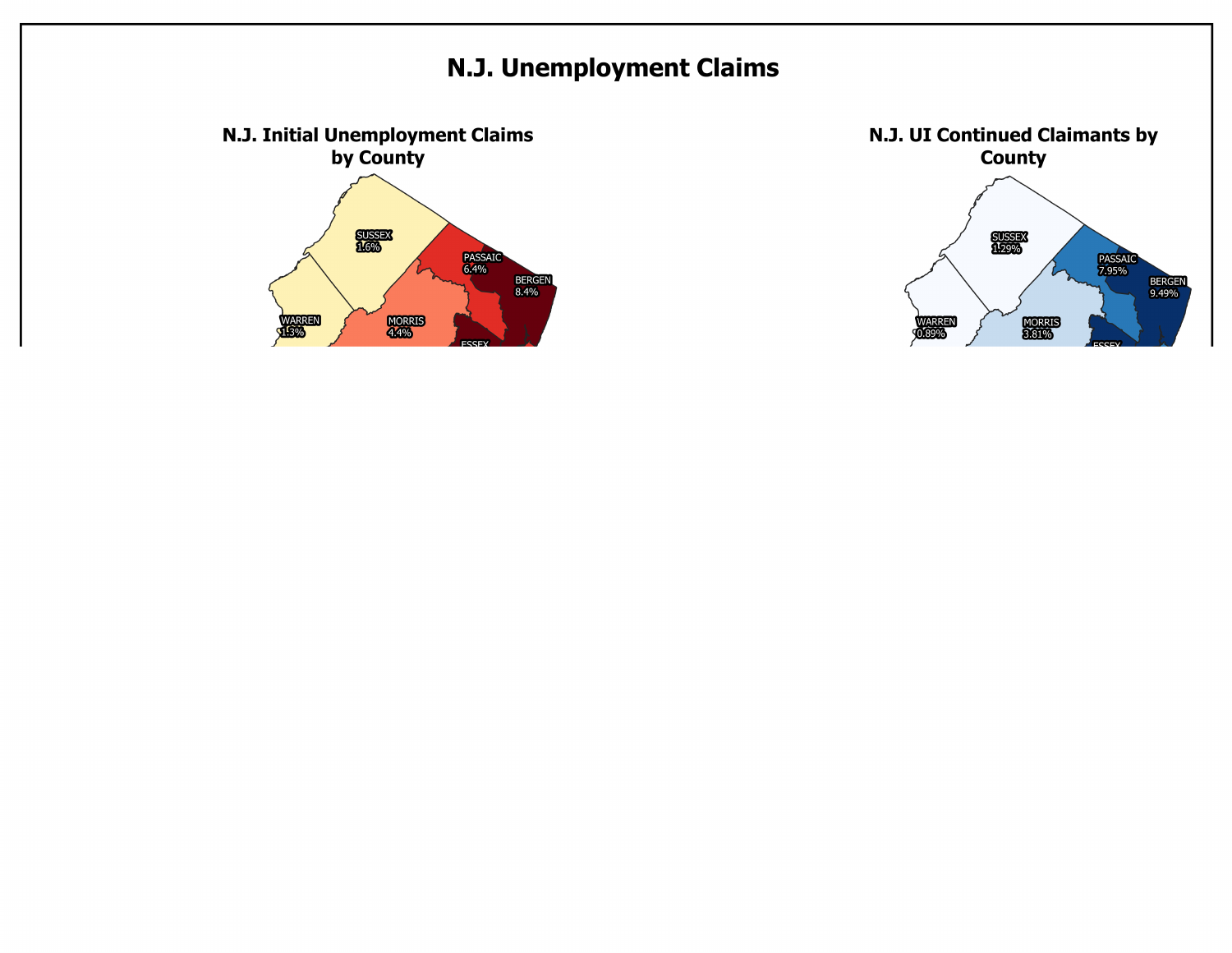| <b>Characteristics of UI Initial Claimants</b><br>Week ending July 17, 2021 |                       |         |                                                                                                         |                       |         |  |  |
|-----------------------------------------------------------------------------|-----------------------|---------|---------------------------------------------------------------------------------------------------------|-----------------------|---------|--|--|
|                                                                             | <b>Initial Claims</b> | Percent |                                                                                                         |                       |         |  |  |
| <b>Total Claimants</b>                                                      | 10,482                | 100%    |                                                                                                         |                       |         |  |  |
|                                                                             |                       |         |                                                                                                         | <b>Initial Claims</b> | Percent |  |  |
| Gender                                                                      | 10,482                | 100%    | <b>Age of Claimant</b>                                                                                  | 10,482                | 100%    |  |  |
| Male                                                                        | 5,154                 | 49.2%   | Under 25                                                                                                | 1,251                 | 11.9%   |  |  |
| Female                                                                      | 5,328                 | 50.8%   | 25-34                                                                                                   | 2,273                 | 21.7%   |  |  |
|                                                                             |                       |         | 35-44                                                                                                   | 1,750                 | 16.7%   |  |  |
| Race                                                                        | 10,482                | 100%    | 45-54                                                                                                   | 2,151                 | 20.5%   |  |  |
| White                                                                       | 6,603                 | 63.0%   | 55-64                                                                                                   | 2,055                 | 19.6%   |  |  |
| <b>Black</b>                                                                | 1,784                 | 17.0%   | 65 and over                                                                                             | 1,002                 | 9.6%    |  |  |
| Asian                                                                       | 333                   | 3.2%    |                                                                                                         |                       |         |  |  |
| Other                                                                       | 89                    | 0.8%    |                                                                                                         |                       |         |  |  |
| <b>Chose Not To Answer</b>                                                  | 1,673                 | 16.0%   | <b>Occupation</b>                                                                                       | 10,482                | 100%    |  |  |
|                                                                             |                       |         | Management                                                                                              | 1,463                 | 14.0%   |  |  |
| <b>Ethnicity</b>                                                            | 10,482                | 100%    | <b>Business and financial</b>                                                                           | 339                   | 3.2%    |  |  |
| Hispanic                                                                    | 1,802                 | 17.2%   | Professional and related                                                                                | 2,188                 | 20.9%   |  |  |
| Non-Hispanic                                                                | 7,376                 | 70.4%   | <b>Services</b>                                                                                         | 1,721                 | 16.4%   |  |  |
| Chose Not To Answer                                                         | 1,304                 | 12.4%   | Sales and related                                                                                       | 1,007                 | 9.6%    |  |  |
|                                                                             |                       |         | Office and admin support                                                                                | 1,168                 | 11.1%   |  |  |
| <b>Educational Attainment</b>                                               | 10,482                | 100%    | Farming, fishing and forestry                                                                           | 22                    | 0.2%    |  |  |
| Less Than High School                                                       | 1,245                 | 11.9%   | Construction and extraction                                                                             | 809                   | 7.7%    |  |  |
| High School Graduate                                                        | 3,608                 | 34.4%   | Installation, maint. and repair                                                                         | 205                   | 2.0%    |  |  |
| Some College Incld Assoc Deg                                                | 2,231                 | 21.3%   | Production                                                                                              | 603                   | 5.8%    |  |  |
| <b>Bachelors Degree and More</b>                                            | 3,398                 | 32.4%   | Transp and material moving                                                                              | 938                   | 8.9%    |  |  |
|                                                                             |                       |         | Military                                                                                                | 19                    | 0.2%    |  |  |
|                                                                             |                       |         | Prepared by: Office of Research and Information, Division of Economic & Demographic Research, 7/19/2021 |                       |         |  |  |

| <b>Characteristics of UI Continued Claimants</b> |                  |         |                                                                                                         |                  |                |  |  |  |
|--------------------------------------------------|------------------|---------|---------------------------------------------------------------------------------------------------------|------------------|----------------|--|--|--|
| Week ending July 17, 2021                        |                  |         |                                                                                                         |                  |                |  |  |  |
|                                                  | <b>Claimants</b> | Percent |                                                                                                         |                  |                |  |  |  |
| <b>Total Claimants</b>                           | 510,356          | 100%    |                                                                                                         |                  |                |  |  |  |
|                                                  |                  |         |                                                                                                         | <b>Claimants</b> | <b>Percent</b> |  |  |  |
| Gender                                           | 510,356          | 100%    | <b>Age of Claimant</b>                                                                                  | 510,356          | 100%           |  |  |  |
| Male                                             | 234,893          | 46.0%   | Under 25                                                                                                | 51,689           | 10.1%          |  |  |  |
| Female                                           | 275,463          | 54.0%   | 25-34                                                                                                   | 111,388          | 21.8%          |  |  |  |
|                                                  |                  |         | 35-44                                                                                                   | 99,078           | 19.4%          |  |  |  |
| Race                                             | 510,356          | 100%    | 45-54                                                                                                   | 89,109           | 17.5%          |  |  |  |
| White                                            | 272,208          | 53.3%   | 55-64                                                                                                   | 94,853           | 18.6%          |  |  |  |
| <b>Black</b>                                     | 107,514          | 21.1%   | 65 and over                                                                                             | 64,239           | 12.6%          |  |  |  |
| Asian                                            | 34,129           | 6.7%    |                                                                                                         |                  |                |  |  |  |
| Other                                            | 5,608            | 1.1%    |                                                                                                         |                  |                |  |  |  |
| <b>Chose Not To Answer</b>                       | 90,897           | 17.8%   | <b>Occupation</b>                                                                                       | 510,356          | 100%           |  |  |  |
|                                                  |                  | 0       | Management                                                                                              | 37,145           | 7.3%           |  |  |  |
| <b>Ethnicity</b>                                 | 510,356          | 100%    | <b>Business and financial</b>                                                                           | 14,409           | 2.8%           |  |  |  |
| Hispanic                                         | 125,684          | 24.6%   | Professional and related                                                                                | 67,645           | 13.3%          |  |  |  |
| Non-Hispanic                                     | 333,065          | 65.3%   | <b>Services</b>                                                                                         | 128,197          | 25.1%          |  |  |  |
| Chose Not To Answer                              | 51,607           | 10.1%   | Sales and related                                                                                       | 56,631           | 11.1%          |  |  |  |
|                                                  |                  |         | Office and admin support                                                                                | 71,385           | 14.0%          |  |  |  |
| <b>Educational Attainment</b>                    | 510,356          | 100%    | Farming, fishing and forestry                                                                           | 847              | 0.2%           |  |  |  |
| Less Than High School                            | 78,409           | 15.4%   | Construction and extraction                                                                             | 22,997           | 4.5%           |  |  |  |
| High School Graduate                             | 196,664          | 38.5%   | Installation, maint. and repair                                                                         | 13,026           | 2.6%           |  |  |  |
| Some College Incld Assoc Deg                     | 123,751          | 24.2%   | Production                                                                                              | 32,378           | 6.3%           |  |  |  |
| <b>Bachelors Degree and More</b>                 | 111,532          | 21.9%   | Transp and material moving                                                                              | 65,211           | 12.8%          |  |  |  |
|                                                  |                  |         | Military                                                                                                | 485              | 0.1%           |  |  |  |
|                                                  |                  |         | Prepared by: Office of Research and Information, Division of Economic & Demographic Research, 7/19/2021 |                  |                |  |  |  |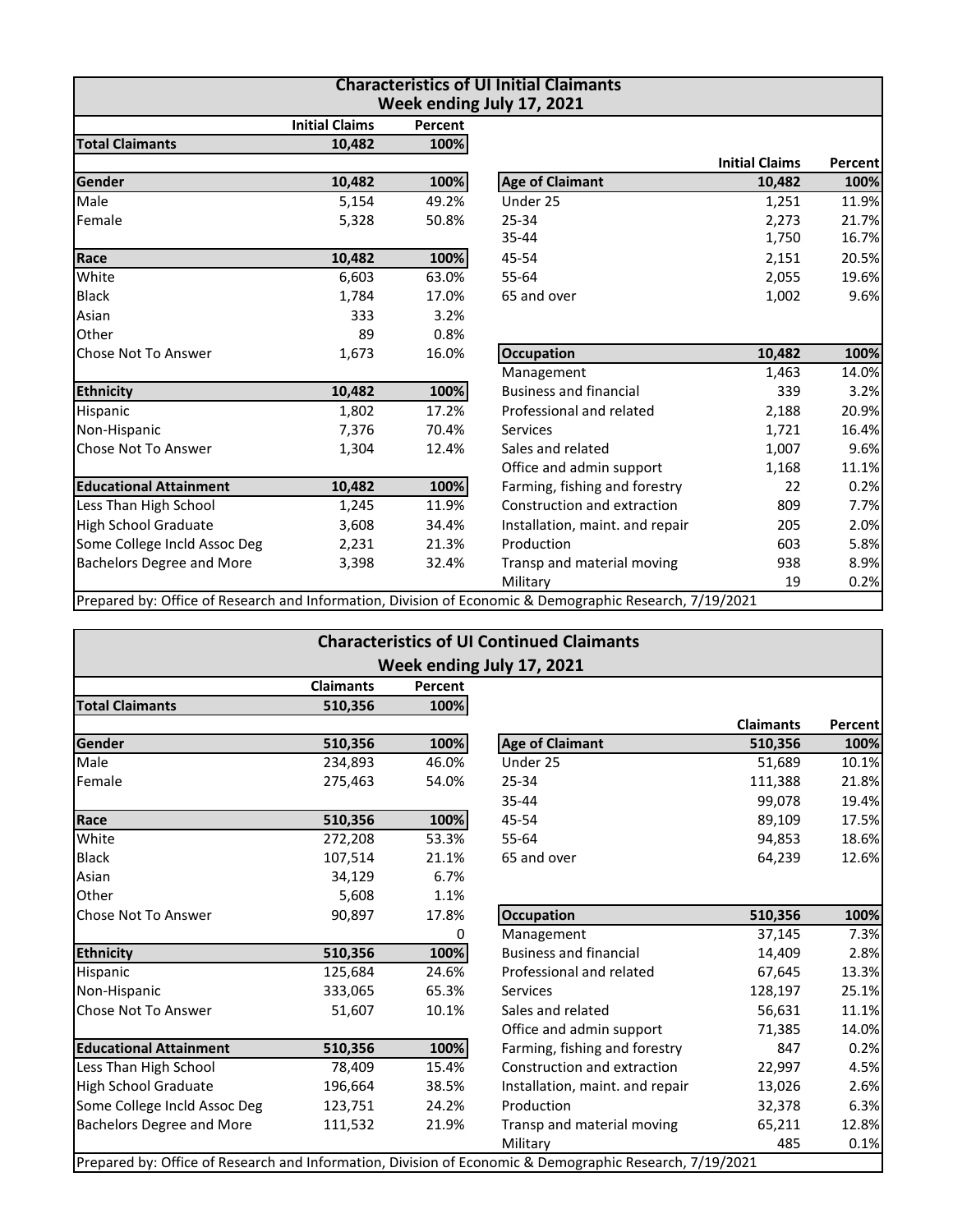